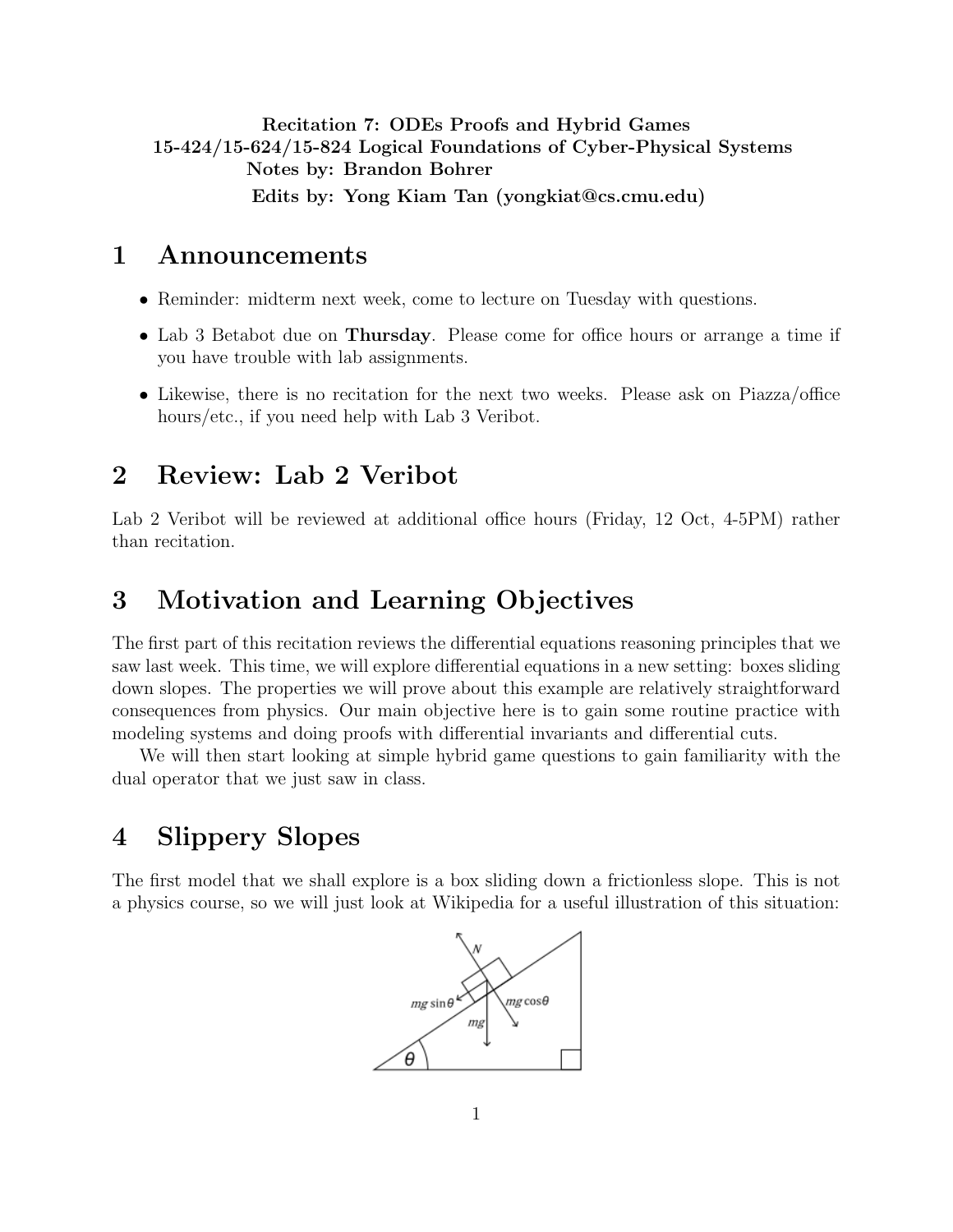From the picture, we see that the box is being driven parallel down the slope by a force  $mg\sin(\theta)$ . For our purposes, we shall work with accelerations and so we will assume that the box has unit mass, i.e., with  $m = 1$ .

To set us up for the question we will be asking next, we shall work in Cartesian coordinates i.e., in the xy-plane. In that case, we will need to describe the motion of the box along both coordinate axes.

### 4.1 One Slippery Slope

The coordinates simply change according to their respective components of the velocities:

$$
x' = v_x, y' = v_y
$$

However, since the box is *accelerating*, we will also need to model these velocities changing as it slides down the slope. Using basic trigonometry, we have:

$$
v_x' = g \sin(\theta) \cos(\theta), v_y' = -g \sin^2(\theta)
$$

This all makes sense, except the right hand sides of these ODEs are not quite polynomials so we cannot actually write these down in dL. To fix this issue, we will have to rewrite these trigonometric functions away.

#### Exercise 1:

#### How?

Answer: For this purpose, we shall introduce two new variables  $w, h$  which represent the width, height of the slope respectively. Since we will actually only be concerned with the steepness of the slope rather than its precise length we can, without loss of generality, assume that the length of the diagonal  $w^2 + h^2 = 1$ . Thus, we can write  $sin(\theta) = h, cos(\theta) = w$  and use this to rewrite the ODEs for velocity as follows:

$$
v_x' = gwh, v_y' = -gh^2
$$

Now that we have set up a system of ODEs, let us see whether we can prove interesting properties about it. Recall that the box was accelerating down the slope at rate  $g \sin(\theta) = gh$ . If its initial velocity was 0, then the distance it moves after time t should be given by  $\frac{1}{2}ght^2$ .

To help us write this down formally, it is useful to start with some abbreviations. First, the assumptions on the constants:

$$
\Gamma \stackrel{\text{def}}{=} g > 0, h^2 + w^2 = 1, h > 0, w > 0
$$

Next, the system of ODEs with an additional clock equation  $t' = 1$ :

$$
\alpha \stackrel{\text{def}}{=} \{x' = v_x, y' = v_y, v'_x = gwh, v'_y = -gh^2, t' = 1\}
$$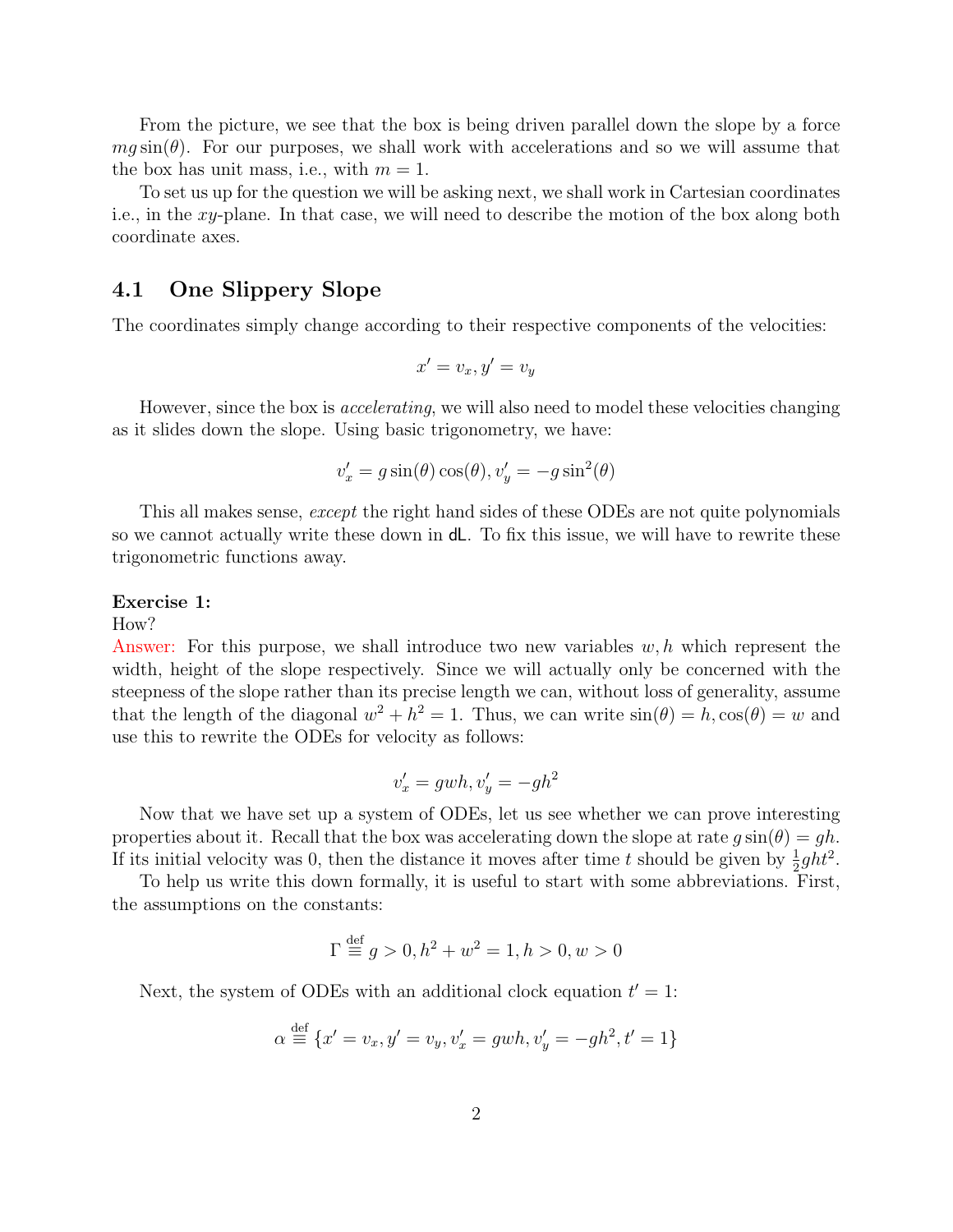Finally, some assumptions on the initial values of the variables:

$$
Init \stackrel{\text{def}}{=} t = 0, x = x_0, y = y_0, v_x = 0, v_y = 0
$$

This is the sequent we want to prove valid:

$$
\Gamma,Init \vdash [\alpha](x - x_0)^2 + (y - y_0)^2 = (\frac{1}{2}ght^2)^2
$$

In order to avoid writing down square roots we have written down the *squared* distance in the postcondition. This results in a fourth power of t appearing on the right.

There are several ways we can prove this sequent. First, the system of ODEs that we have written down is actually solvable, so it is possible to simply solve and ask QE. Second, we could try a direct proof using [dI,dC](#page-0-0) which is possible, but would not be very pleasant.

#### Exercise 2:

How else could we prove this sequent?

Answer: A third option, which is the approach we will try next, is to instead prove a more straightforward postcondition that implies what we want. Recall that we have already factored the velocity into the x and y directions. We could simply give the closed form expression for the positions moved in both of these directions. For the horizontal  $x$  direction, we shall prove the following sequent:

<span id="page-2-0"></span>
$$
\Gamma,Init \vdash [\alpha]x - x_0 = \frac{1}{2} gwht^2 \tag{1}
$$

Let us try a straightforward [dI:](#page-0-0)

$$
\begin{array}{c}\n\vdots \\
\mathbf{y} \cdot \mathbf{z} = \frac{1}{2} g w h(2t) \\
\mathbf{y} \cdot \mathbf{z} = \frac{1}{2} g w h(2t) \\
\mathbf{y} \cdot \mathbf{z} = \frac{1}{2} g h^2(2tt') \\
\mathbf{y} \cdot \mathbf{z} = \frac{1}{2} g w h t^2\n\end{array}
$$

As we have seen several times already, the proof fails because we do not have enough information about  $v_x$ . We do get a hint, however, that we should first try a differential cut of  $v_x = \frac{1}{2}$  $\frac{1}{2} gwh(2t)$ . This cut proves fine:

$$
\begin{array}{ll} \mathbb{R} & \xrightarrow{\quad \ } \\ & \longleftarrow{\quad \ } \\ \mathbb{I}^{\prime :=} & \longleftarrow{\quad \ } \\ \mathbb{I}^{\prime} & \longleftarrow{\quad \ } \\ \mathbb{I}^{\prime} & \overline{\Gamma,Init \vdash [\alpha] v_{x} = \frac{1}{2} g w h(2t)} \end{array} \right. \\ \begin{array}{ll} \mathbb{I} & \longleftarrow{\quad \ } \\ \end{array}
$$

It allows us to complete our earlier proof by first using a [dC:](#page-0-0)

|      | $\sqrt{\frac{1}{x}} \frac{v_x}{v_x} = \frac{1}{2} g w h(2t) + v_x = \frac{1}{2} g w h(2t)$    |
|------|-----------------------------------------------------------------------------------------------|
|      | $[{}^{'}:=]_{v_x} = \frac{1}{2} g w h(2t) + [x' := v_x][t' := 1]x' = \frac{1}{2} g w h(2tt')$ |
| - dI | $\Gamma,Init \vdash [\{\alpha \& v_x = \frac{1}{2}gwh(2t)\}]x - x_0 = \frac{1}{2}gwht^2$      |
| dC   | $\Gamma,Init \vdash [\alpha]x - x_0 = \frac{1}{2}gwht^2$                                      |

The vertical y direction can be proved similarly, i.e., this sequent is also valid: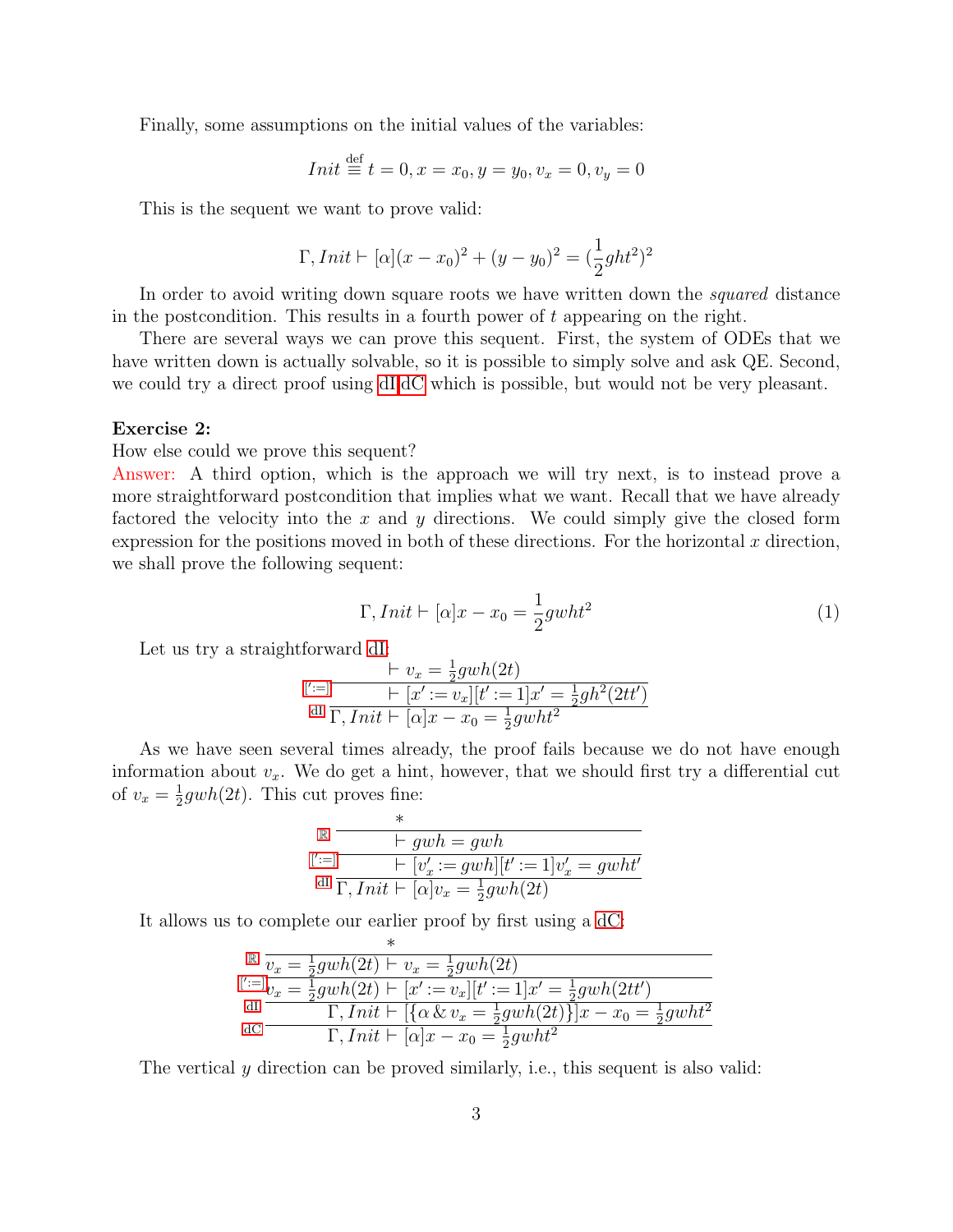<span id="page-3-0"></span>
$$
\Gamma,Init \vdash [\alpha]y - y_0 = \frac{1}{2}gh^2t^2
$$
\n<sup>(2)</sup>

Using Equations [1](#page-2-0) and [2,](#page-3-0) we can now prove the Euclidean distance property that we wanted using an [M\[](#page-0-0)·] step. The M[·] step works because if the equations  $y - y_0 = -\frac{1}{2}$  $\frac{1}{2}gh^2t^2$ and  $x - x_0 = \frac{1}{2}$  $\frac{1}{2} gwht^2$  are true, then using the assumption  $w^2 + h^2 = 1$  we have:

$$
(y - y_0)^2 + (x - x_0)^2 = \left(\frac{1}{2}gh^2t^2\right)^2 + \left(\frac{1}{2}gwht^2\right)^2
$$

$$
= \left(\frac{1}{2}ght^2\right)^2(h^2 + w^2)
$$

$$
= \left(\frac{1}{2}ght^2\right)^2
$$

$$
\frac{1}{\prod_{\substack{\Pi,\wedge\Lambda\mathrm{R}\\ \mathbf{M}[\cdot]}}\frac{1}{\prod_{i}Init \vdash [\alpha]x - x_0 = \frac{1}{2} g w h t^2} \frac{2}{\Gamma,Init \vdash [\alpha]y - y_0 = -\frac{1}{2} g h^2 t^2}}}{\Gamma,Init \vdash [\alpha](x - x_0 = \frac{1}{2} g w h t^2 \wedge y - y_0 = -\frac{1}{2} g h^2 t^2)}{\Gamma,Init \vdash [\alpha](x - x_0)^2 + (y - y_0)^2 = (\frac{1}{2} g h t^2)^2}
$$

Note: We skipped the next exercise in recitation, it briefly describes another way in which the distance can be calculated using [dI.](#page-0-0)

#### Exercise 3:

There is a fourth related option. We can make use of the fact that we already know the box is sliding down the slope. How?

Answer: Since the box is sliding down the slope, the following will also be an invariant:

<span id="page-3-1"></span>
$$
y_0 - y = \frac{h}{w}(x - x_0)
$$
 (3)

This will, in turn, require us to prove the following invariant on velocities which follows easily by [dI:](#page-0-0)

$$
-v_y = \frac{h}{w}v_x
$$

This approach is somewhat more satisfying because it gives us an actual invariant about the motion of the box that is independent of time. Using Equations [3](#page-3-1) and [1,](#page-2-0) it is also possible to deduce the distance moved by the box.

The main takeaway messages here is that directly attempting to use [dI](#page-0-0) may not always be the best option. Rephrasing the question could make it easier to prove.

### 4.2 Two Slippery Slopes

Suppose you were in a competition where you were asked to build a slope so that the boxes slide down and hit the floor as fast as possible. From ordinary physical intuition, it should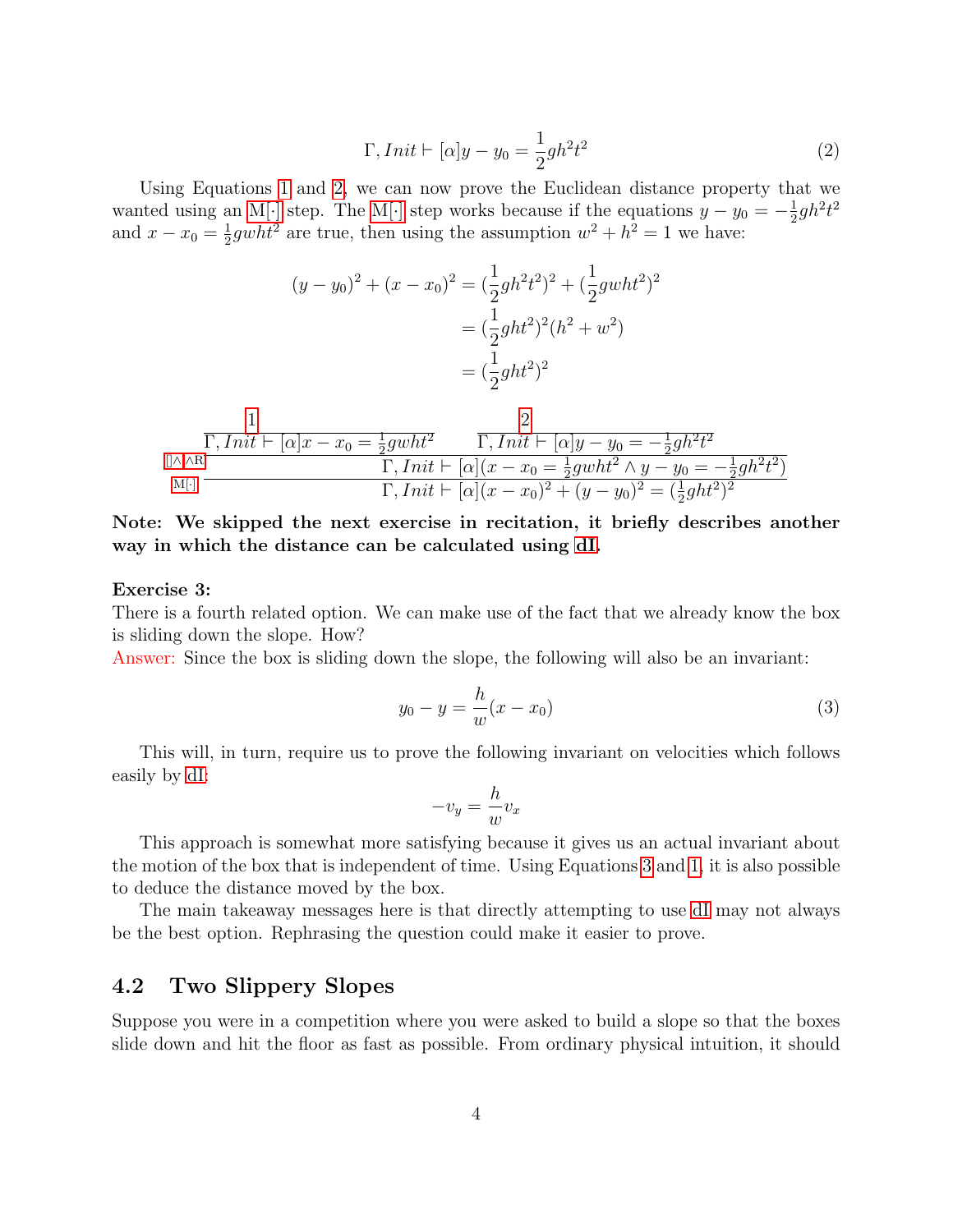be clear that steeper slopes will allow the box to slide downwards faster. Let us try to model and prove this formally.

Suppose that we have another one of these boxes on a separate slope with a steeper incline. We can model this situation by using a smaller width  $\rho$ , but using a higher value for the new incline's height  $\sigma$ . We shall similarly enforce  $\rho^2 + \sigma^2 = 1$ .

For clarity, let the coordinates of the new box be  $a, b$ . Following very much the same derivation that we did for the first box, the following system of ODEs can be used to describe the motion of the second box:

$$
a' = v_a, b' = v_b
$$

$$
v'_a = g\rho\sigma, v'_b = -g\sigma^2
$$

Suppose that both boxes were initially started at rest. We shall prove that the vertical distance traveled by the box on the steeper slope is always greater than that of the other box.

#### Exercise 4:

To make sure everyone has practice writing down models we shall work through this example together.

Answer: We already know the model of physics: we can just glue the ODEs for both two boxes together.

$$
\beta \stackrel{\text{def}}{=} \{x' = v_x, y' = v_y, v'_x = gwh, v'_y = -gh^2, a' = v_a, b' = v_b, v'_a = g\rho\sigma, v'_b = -g\sigma^2, t' = 1\}
$$

What should the initial conditions be? We certainly need all of our *constant* assumptions. Always remember to write these down: KeYmaera X and dL formulas/sequents do not know what assumptions you are making on constants unless they are written down. We will also add in our assumption that the new slope is steeper i.e.,  $\sigma > h$ :

$$
\Gamma \stackrel{\text{def}}{=} g > 0, h^2 + w^2 = 1, h > 0, w > 0, \sigma^2 + \rho^2 = 1, \sigma > 0, \rho > 0, \sigma > h
$$

We will also need some initial assumptions about the positions of the boxes. In order for the competition to be fair, let us just assume that they start at the same coordinates at rest:

$$
Init \stackrel{\text{def}}{=} t = 0, x = x_0, y = y_0, v_x = 0, v_y = 0, a = x_0, b = y_0, v_a = 0, v_b = 0
$$

Finally, we need to write down a postcondition for this system. Remember that writing down postconditions that clearly correspond to what we want makes your model easier to understand.

$$
Safe \stackrel{\text{def}}{=} y \ge b
$$

This is what we will want to prove: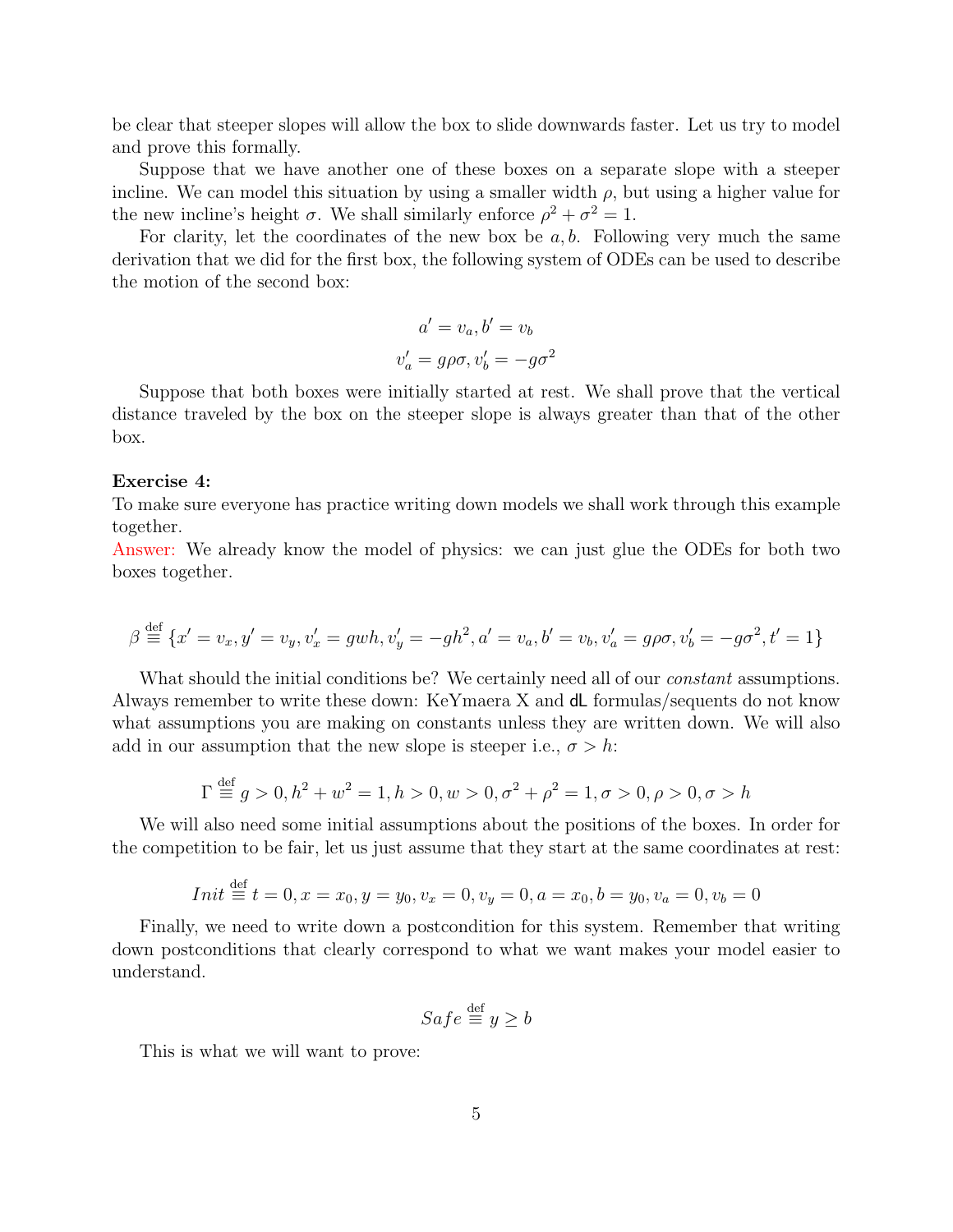$$
\Gamma,Init \vdash [\beta]y \ge b
$$

In contrast our earlier question for the single slope model, this question is a lot simpler and we will be able to tackle it with straightforward [dI,dC.](#page-0-0) With the foresight of our earlier proof, we can do a rough [dI](#page-0-0) calculation first, which tells us that we need to show  $v_y \geq v_b$ . This proves easily with [dI:](#page-0-0)

$$
\mathbb{E} \frac{\Gamma \vdash -gh^2 \ge -g\rho^2}{\Gamma \vdash [v'_y := -gh^2][v'_b := -g\rho^2]v'_y \ge v'_b}
$$
\n
$$
\frac{\text{d} \Gamma}{\Gamma, \text{Init} \vdash [\beta]v_y \ge v_b}
$$

Thus, a [dC](#page-0-0) completes the proof our our desired property:

∗

$$
\begin{array}{c}\n\mathbb{R} \frac{\Gamma}{\Gamma, v_y \geq v_b \vdash v_y \geq v_b} \\
\mathbb{I}^{\text{t}} :=& \frac{\Gamma}{\Gamma, v_y \geq v_b \vdash [x'_y := v_y][x'_b := v_b]v'_y \geq v'_b} \\
\frac{\text{dI}}{\Gamma, \text{Init} \vdash [\{\beta \& v_y \geq v_b\}]y \geq b} \\
\frac{\text{dC}}{\Gamma, \text{Init} \vdash [\beta]y \geq b}\n\end{array}
$$

Another interesting question is how to we can choose the slops so that the box moves the greatest distance horizontally. This is not as obvious physically: if the slope were completely flat, then the box would not be moving. On the other hand, if the slope were completely vertical, then the box would drop straight to the floor but not move very far horizontally.

Let us try and see if [dI](#page-0-0) can give us some hints. Suppose that we want to pick inclines that allow us to show  $x \geq a$ . Using the argument we had above, we would need to first show  $v_x \ge v_a$ , and thus  $gwh \ge g\rho\sigma$ . √

Recall that  $h^2 + w^2 = 1$  and  $h > 0$  so we may rewrite h with  $h =$  $1 - w^2$  (and similarly for  $\rho$ ,  $\sigma$ ). In other words, we only need to find the maximum value of the function  $f(x) = x\sqrt{1-x^2}$  for  $0 \le x \le 1$ . This maximum value is attained at  $x = \frac{1}{\sqrt{1-x^2}}$  $\frac{1}{2}$ , so the maximum horizontal speed is attained with  $h = w = \frac{1}{\sqrt{2}}$  $\frac{1}{2}$ , i.e., a 45 degree incline.

## 4.3 One Slippery Slope with a Spring

### Note: We skipped this section in recitation. It explains a more advanced model for the slippery slope with an addition of a spring.

Let us change our single box model further and suppose that the box is now attached to a spring that acts on the box parallel to the slope. The spring is initially at rest.

#### Exercise 5:

How can we extend our ODEs to model this situation?

Answer: Reversing the trigonometric calculations we did earlier, we know that if the box has traveled a horizontal distance  $x-x_0$  along the slope, then its distance traveled along the slope is given by  $\frac{x-x_0}{w}$ .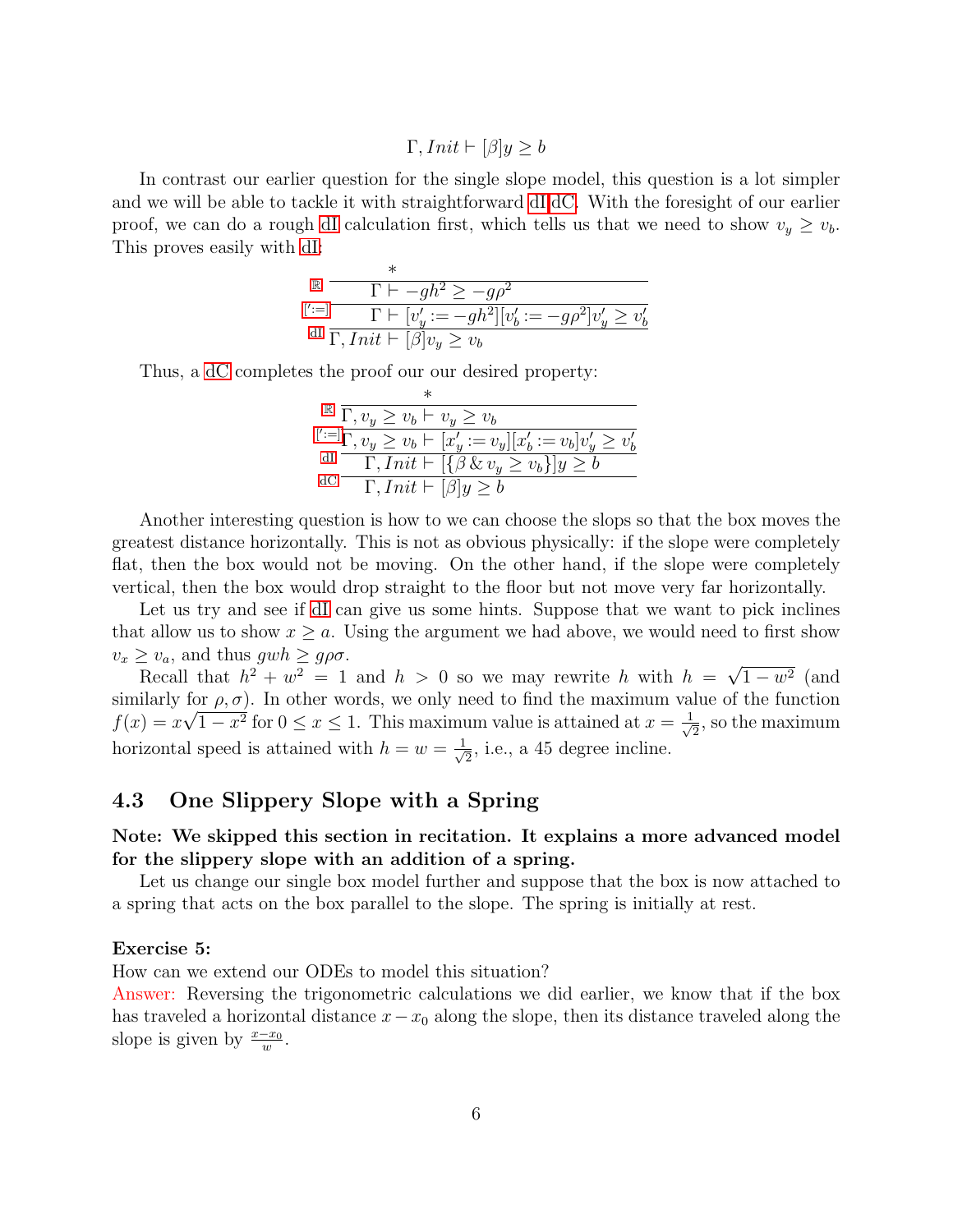Therefore, we can model the restoring acceleration due to the spring by modifying our differential equations for velocity:

$$
v'_x = w(gh - k\frac{x - x_0}{w}), v'_y = -h(gh - k\frac{x - x_0}{w})
$$

This quickly becomes a huge mess, so let us focus on studying the x direction only and set  $x_0 = 0$ . The ODEs describing motion in the horizontal direction can be written as:

$$
x' = v_x, v'_x = c - kx
$$

where  $c = wgh > 0$  is a positive constant, and  $k > 0$  is the spring constant.

We may be interested in bounding the horizontal position of the box and perhaps its horizontal velocity. To do this, observe that this simplified system actually describes an oscillator so it will oscillate about the center  $v_x = 0, x = \frac{c}{k}$  $\frac{c}{k}$ . This is evident once the ODEs are plotted; Here is the velocity-position plot for  $c = 2, k = \frac{3}{2}$  $\frac{3}{2}$ . The velocity is plotted vertically while position is plotted horizontally.



From the plot, it is easy to see that the maximum horizontal position of the box is  $x \leq 2\frac{c}{k}$  $\frac{c}{k}$ . If we tried to prove this right away with [dI,](#page-0-0) we would fail. The technique we have been using so far of cutting in extra invariants would not work either: it tells us to cut in  $v \leq 0$ , which would not be provable for the above system.

#### Exercise 6:

How else should we prove this?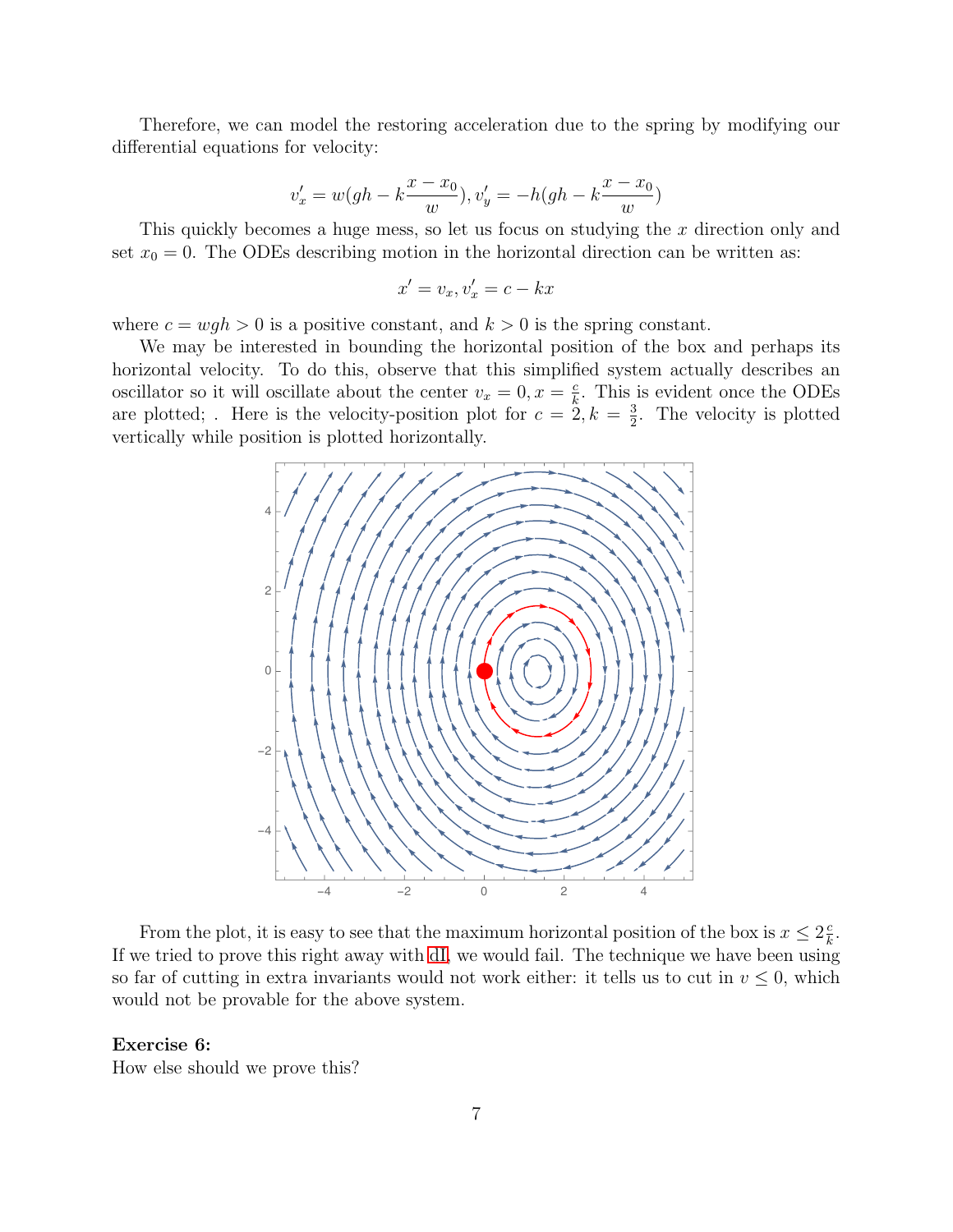Answer: Recall back to Recitation 5 where we actually already encountered a similar situation. We can describe the ellipse by:

$$
\frac{(x - \frac{c}{k})^2}{(\frac{c}{k})^2} + \frac{v_x^2}{\frac{c^2}{k}} = 1
$$

This implies, in particular that the maximum horizontal position is given by  $x = 2\frac{c}{k}$ , while the maximum horizontal speed is given by  $|v_x| = \sqrt{\frac{c^2}{k}}$  $\frac{c^2}{k}$ .

#### Exercise 7:

Work through the [dI](#page-0-0) calculation and convince yourself that it works.

Notice that the final approach we discussed at the start of this lecture really shines here. Instead of doing all of the above calculations for the y coordinate again, we can simply use the relationship from Equation [3](#page-3-1) to obtain bounds on y.

# 5 Hybrid Games

Note: We started off this section by watching Geri's Game from Pixar. Watch it online if you have not already done so. It is a useful illustration of how the dual operator works.

The syntax of hybrid games extends that of hybrid programs with the dual operator:

$$
\alpha, \beta ::= x := e \mid ?Q \mid \{x' = f(x) \& Q\} \mid \alpha \cup \beta \mid \alpha; \beta \mid \alpha^* \mid \alpha^d
$$

At first glance, this is a simple syntactic extension. We shall see in a few lectures, however, that the semantics of hybrid games is radically different from that of hybrid programs. This is a timely reminder that the meaning of a piece of syntax is really only given by its semantics and nothing else. We have not yet looked the semantics so this recitation will mainly focus on modeling modeling some simple scenarios.

First, let us recap the useful Demon versions of operators that we have seen in class:

| Angel               | Demon                | <b>Definition with Duals</b> |
|---------------------|----------------------|------------------------------|
| $\alpha \cup \beta$ | $\alpha \cap \beta$  |                              |
| $\alpha^*$          | $\alpha^{\times}$    | $\alpha^a$                   |
| $\alpha$ ; $\beta$  | $\alpha$ ; $\beta$   | $\alpha$ ; $\beta$           |
| $x := e$            | $x := e$             | $x := e$                     |
| ${x' = f(x) \& Q}$  | ${x' = f(x) \& Q}^d$ | $\{x'=f(x)\,\&\,Q\}^d$       |
| ? H                 |                      |                              |

Notice that the sequential composition and assignment operators do not have duals. Intuitively, there is no choice involved for these operators, so it does not matter who is making the choice.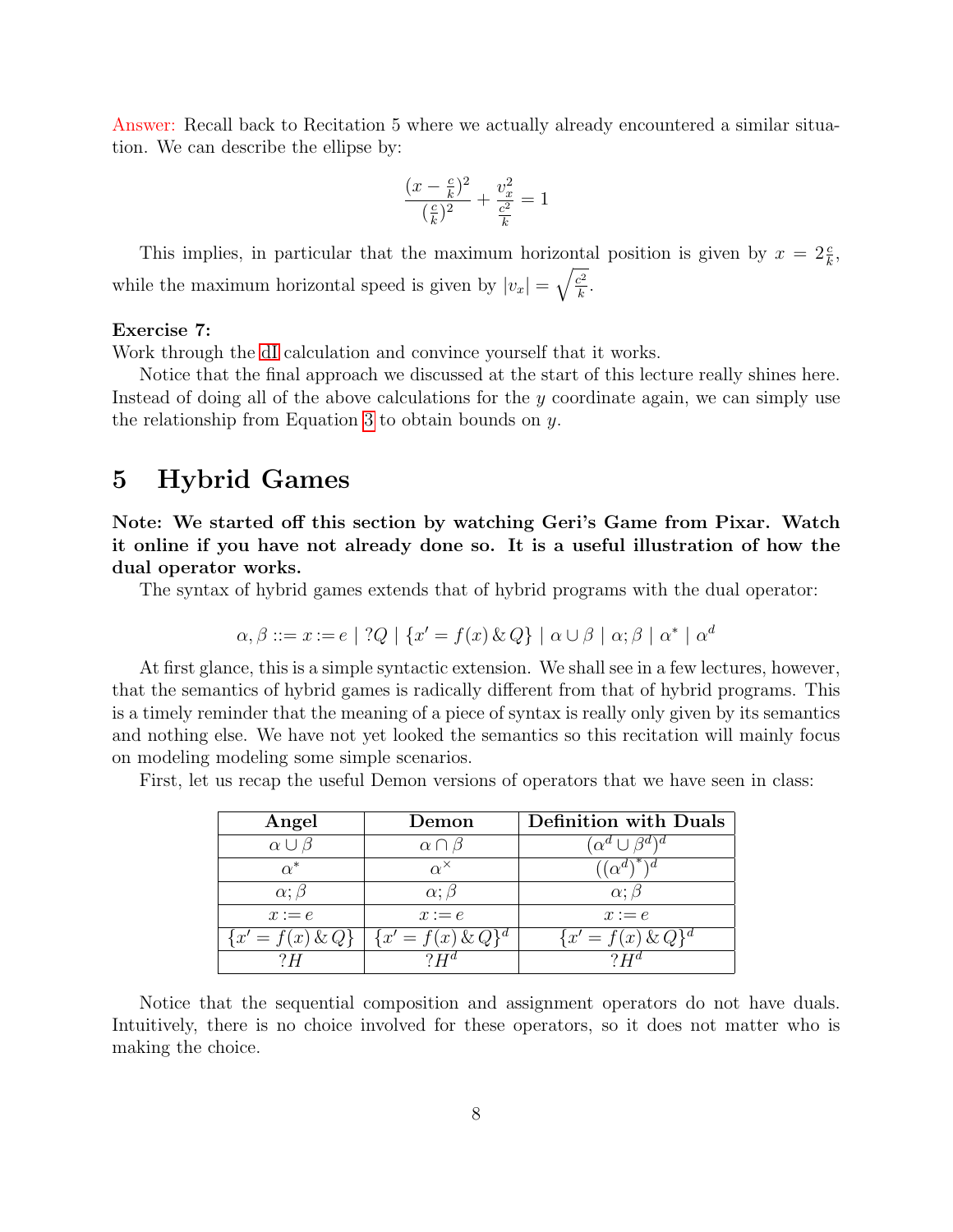We have also seen in class that  $\langle \alpha \rangle P$  means "Angel wins" while  $[\alpha]P$  means "Demon wins". Let us think about the dual operators with respect to these modalities.

#### Exercise 8:

When is  $\langle ?H^d \rangle P$  true? What about  $[?H^d]P?$ 

Answer: In the former, Angel wins if H is false in the current state, or if P is true (i.e.,  $H \to P$ ). In the latter, Demon wins if the test succeeds and also P is true (i.e.,  $H \wedge P$ ).

#### Exercise 9:

When is  $\langle \alpha \cap \beta \rangle P$  true? What about  $[\alpha \cap \beta]P$ ?

Answer: For  $\langle \alpha \cap \beta \rangle P$ , we require that no matter if Demon picked program  $\alpha$  or  $\beta$ , Angel can play that game to win into postcondition P. In contrast,  $[\alpha \cap \beta]P$  is true if Demon can pick either  $\alpha$  or  $\beta$  so that no matter how the game unfolds in the chosen game, Demon wins into postcondition P.

#### Exercise 10:

When is  $\langle \{x' = f(x) \& Q\}^d \rangle P$  true? What about  $[\{x' = f(x) \& Q\}^d]P$ ?

Answer: In the former, Demon controls how long the ODEs are ran. Therefore, Angel wins if for all runs of the ODE the postcondition  $P$  is true at the end of the solution. In the latter, Demon can choose how long to run the ODE, and so Demon wins when there is some run of the ODE such that postcondition  $P$  is true.<sup>[1](#page-8-0)</sup>

### 5.1 A Bus Chase

We will be interested in the following real life scenario<sup>[2](#page-8-1)</sup>: Suppose that Brandon lives some distance d away from the school. Each morning, he has two choices for getting to school: 1) take the bus, 2) walk towards school. Of course, if Brandon gets tired along the way, then he could also stop walking and just wait for the bus to arrive.

We would like to know if there a strategy for Brandon so that he can always get to school on time, e.g., within  $T$  minutes. Let us model this situation more precisely. We will assume that the current position of Brandon is x (with his house at  $x = 0$ ), the bus is at position b (initially  $b < 0$ ), and the school is at position d. For simplicity, the school is infinitely large so Brandon is in the school whenever  $x \geq d$ .

We can write a discrete controller for Brandon that models his instantaneous decision to walk or wait for the bus. In addition, if Brandon is already on the bus (which we model by  $x = b$ , then his velocity is faster (because the bus drives quickly). Brandon's walking speed is given by  $W$ , while the bus cruising speed is given by  $V$ .

$$
\alpha \equiv ?x = b; v_x := V \cup v_x := W \cup v_x := 0
$$

<span id="page-8-0"></span><sup>&</sup>lt;sup>1</sup>All of the above can be seen from the following derived axiom of dGL, which we will see later in class.  $\langle \alpha^d \rangle P \leftrightarrow [\alpha] P.$ 

<span id="page-8-1"></span><sup>&</sup>lt;sup>2</sup>According to the TA of the last iteration of this course.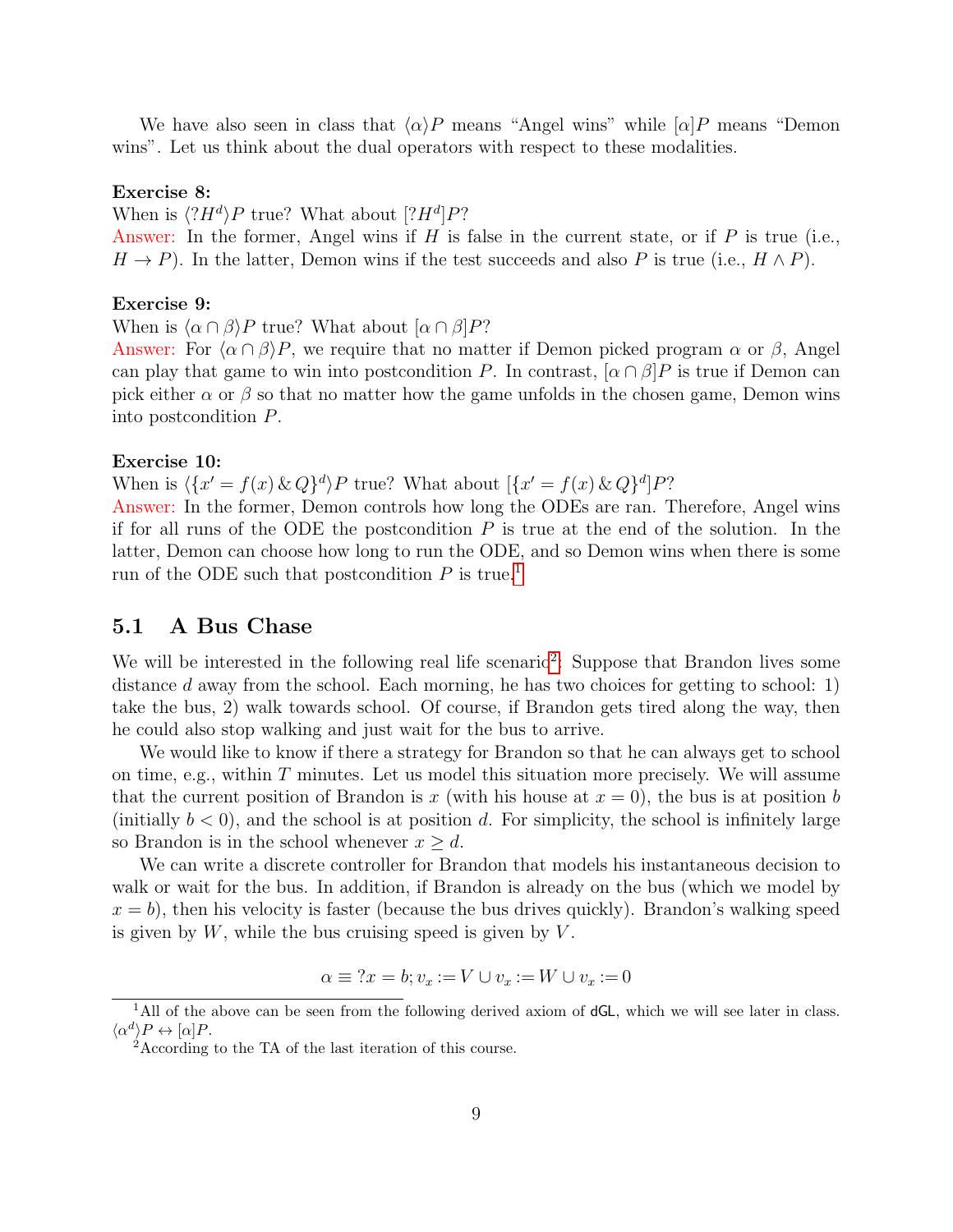#### Exercise 11:

If Brandon is already on the bus, what do the choices  $v_x := W \cup v_x := 0$  mean?

Answer: Intuitively, this just says that Brandon gets off the bus and starts walking (or waits for the next bus). It is not clear why Brandon would want to do this, but it is part of the control allowed in our model.

Next, let us model the bus. This will be a demonic bus, and so it really does not want you to be able to board it. However, if Brandon has already boarded the bus, then it is forced to move at its cruising speed. Otherwise, all bets are off and the bus could accelerate, brake or even reverse arbitrarily as it pleases.

$$
\beta \equiv \textbf{if } x = b \textbf{ then } v_b := V; a_b := 0 \textbf{ else } a_b := *
$$

Finally, after Brandon and the bus have both made their decision, we will let the physics of the real world run:

$$
\gamma \equiv \{x' = v_x, b' = v_b, v'_b = a_b, t' = 1\}
$$

We can now put these three programs together in a loop and start our timer off at  $t = 0$ :

$$
\delta \equiv t := 0; (\alpha; \beta; \gamma)^*
$$

#### Exercise 12:

How could we express the property that Brandon has a strategy to get to school within  $T$ minutes in dL?

Answer: This is a trick question, because we will not be able express this cleanly. However, we shall try to do it anyway.

Recall from Lab 1 that we represented the efficiency property for the controller with a formula of the form  $[\alpha](v = 0 \rightarrow \cdots)$ . We can do something similar here. For example, we could say that if the timer has reached time  $t = T$ , then Brandon's position must be  $x \geq d$ .

$$
[\delta](t = T \to x \ge d)
$$

There are two flaws with this formula. First, the box modality quantifies over all runs of the program. This is not quite what we want, because there is a run where Brandon simply stays and waits for the bus forever! This formula would actually unsatisfiable assuming appropriate initial assumptions on the constants.

Secondly, the postcondition intuitively says if  $t = T$  then  $x > d$ . This is somewhat unsatisfying (like some students pointed out for Lab 1), because we do not actually know that  $t = T$  is eventually reached. Admittedly, this is rather obvious for this model because if the loop (and ODE) is executed for sufficiently many iterations we should be able to reach  $t = T$ . This would not be the case for more complicated models, though.

To resolve both of these issues, we could try to instead ask a diamond modality formula: